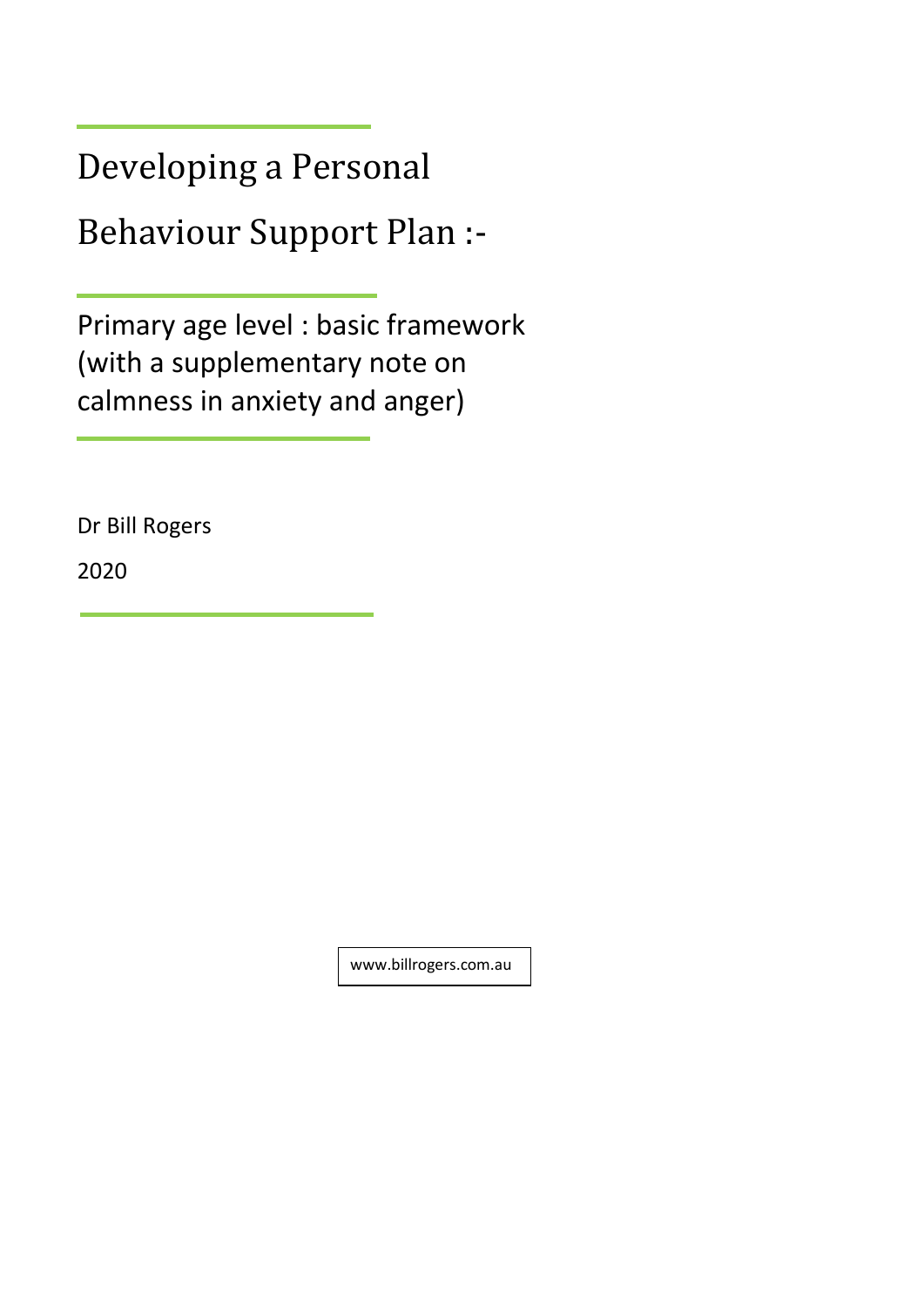The following essential understandings and support approaches within a behaviour support plan involve :-

• *A personal behaviour/learning support plan* to help the student with those behaviours causing them (and others) concerns at school.

This behaviour *support* plan would need to be developed by the grade teacher (with senior teacher support). It will mean spending some dedicated one-to-one meetings with the student once a week on this such a plan.

*Initially*, at the first meeting, the teacher would identify *with the student*, the behaviours of concern. This 'behaviour conversation' needs to be conducted in a *respectful, supportive manner.*

This one-to-one meeting obviously needs to be conducted outside of classroom time. Teachers normally allocate 15-20 minutes (at lunchtimes) once a week.

The plan will focus on *expected, fair, necessary behaviours* (in contrast to the behaviours of concern) *to help me in classtime* (or playground time if the focus of the plan is playground behaviours …). The emphasis is on the student 'owning' the plan rather than on 'imposition' by the teacher. The plan is personalised **to help me** :

Eg **To help me with my behaviour in classtime, my plan is to :-**

- Go straight to my table group.
- Sit relaxed in my seat.
- Organise my work area.
- Think through my learning activity (chat with my table buddies to be clear).
- Use my partner-voice.
- Start and give my work my best effort.
- If I need teacher help, remember hand up without calling out.

This example looks quite detailed and specific. This is not accidental. A plan needs this kind of specificity when addressing any *behaviour focus* and behaviour change.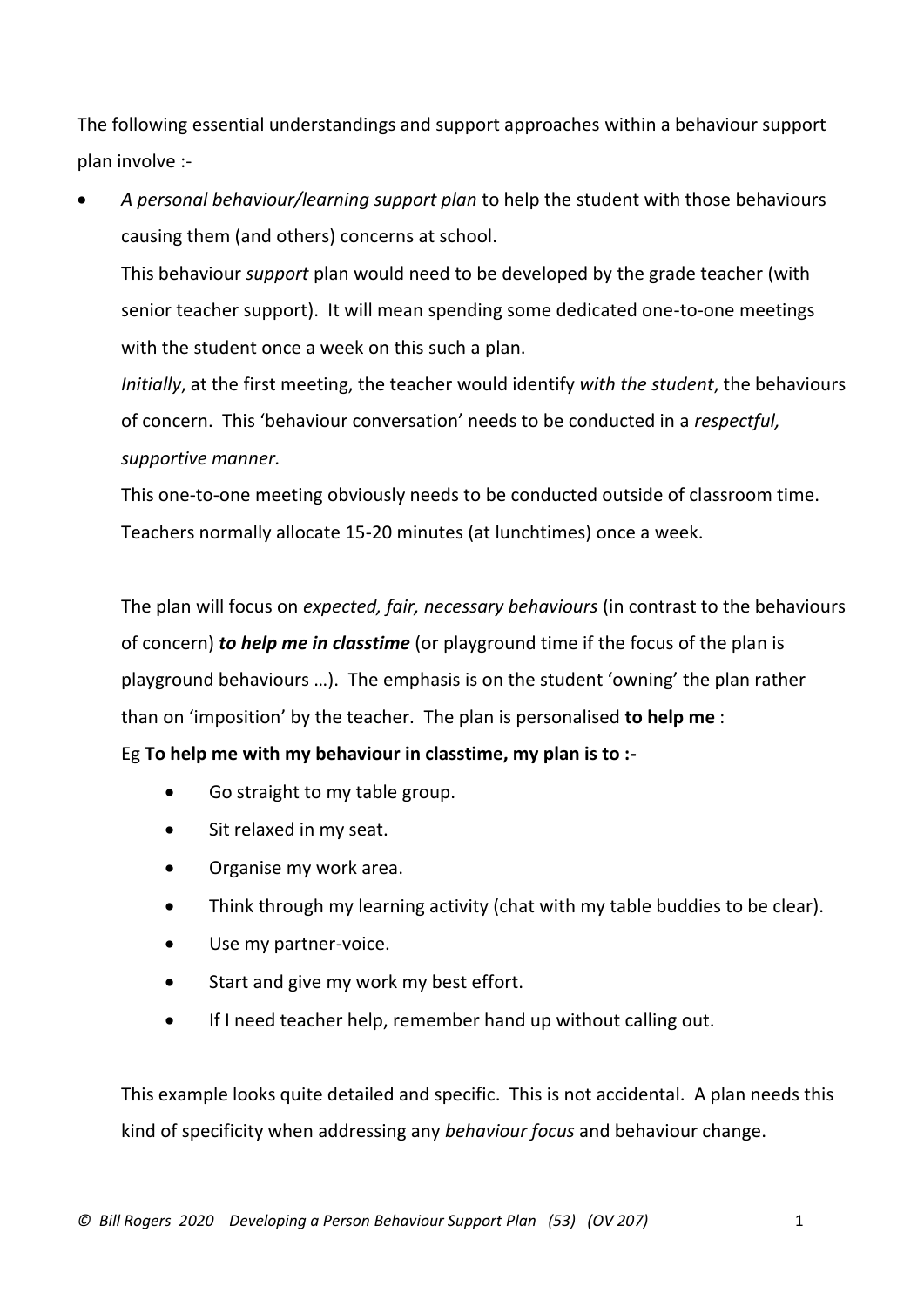Some teachers have a space (at the bottom of the plan) to allocate 'smiley' stars or smiley 'ticks' …

The essential key is for the teacher to develop such plans (in these one-to-one contexts) in a tone and manner of encouraging support. Such a plan is not another form of directive 'must' or consequential/punitive process.

It can also help if the grade teacher uses a 'social story' to set the context for the plan and then *model the behaviour* with the student and invite them to *practise the positive behaviour (of the plan*) in the safety of this one-to-one context.

- These plans will need to be reassessed each week and fine-tuned and student feedback given ('What is the easiest part of your plan?', '… hardest part …?', 'Why?', 'How can we continue to make your plan work well for you?', 'What can I do to help …?'). The plan is drawn up on a small card (postcard-sized or a little bigger) – see examples in the notes : (*33*) *Summary of Individual Behaviour Plans* and (*41*) *Example of Individual Behaviour Plans.*
- It is important to make sure the specialist teachers, T.A.s, and senior leadership colleagues get a copy of any such plans.

Along with any such plans should be suggestions on how to give quiet, *descriptive* regular encouragement to the student (rather than praise) when he remembers his plan. See notes on encouragement : (*29a*) *The Language of Encouragement.*

- Begin each day with a quiet encouraging *personal aside* with the student to focus on *what their plan is today …*
- In classtime, if the student 'forgets' his plan or he is having a particularly 'bad day', or is overly mutable it will help if the teacher has a quiet, firm, respectful reminder or question : '… *what do you need to be doing with your plan – now*?' or '*Remember your plan*.' Then give the student take-up-time … (ie : walk away to convey our trust and grace …).
- It might be necessary on some occasions to give the student some *cool-off-time* (in class time) to calm down and re-think … and then continue *within the guidance* of their plan.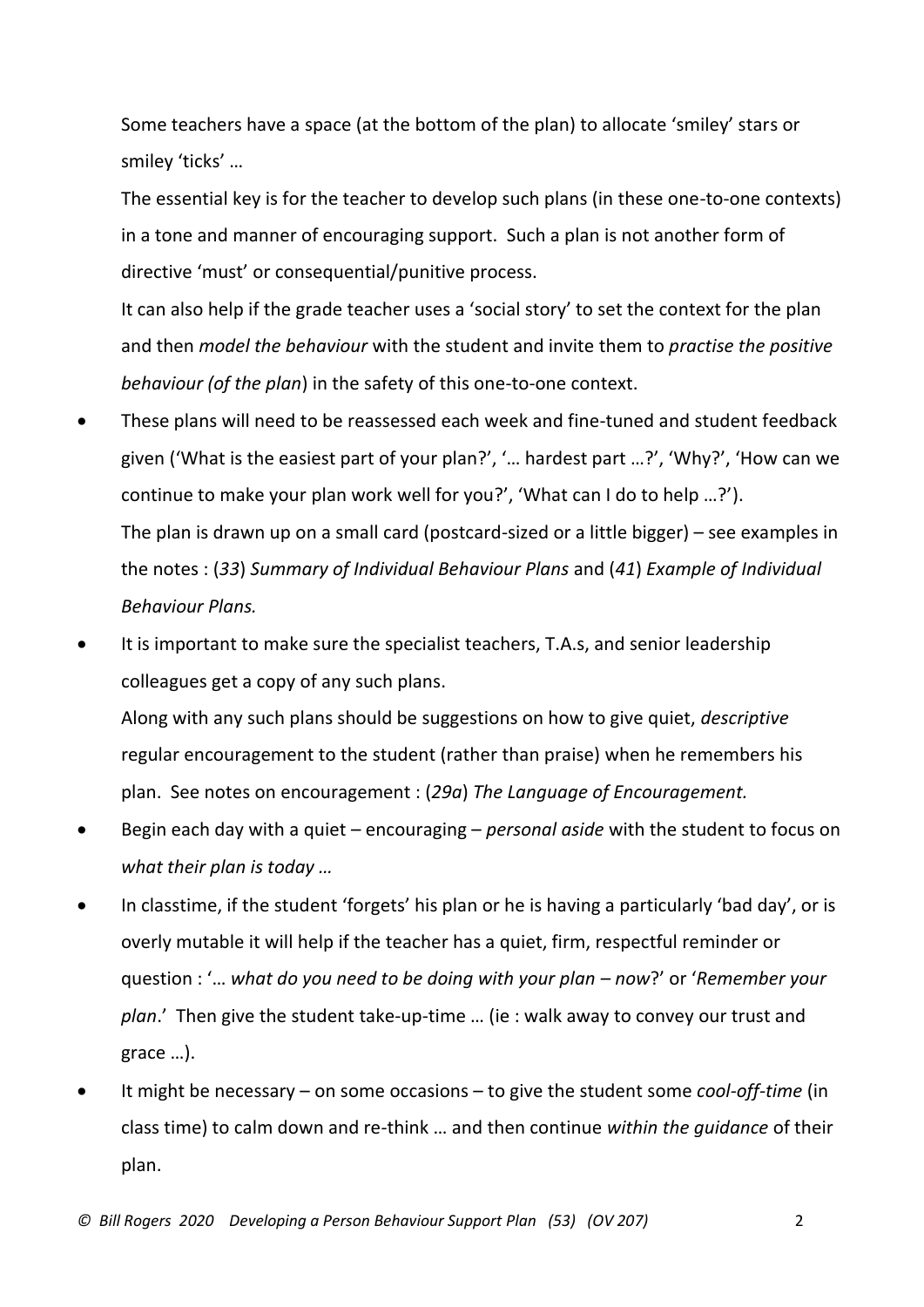- Regular, quiet (even brief) encouragement will support them when they are making an effort with their plan :- '*You remembered to … (be specific*) …'. See notes (*29a*) : *The Language of Encouragement.*
- It can also help to develop with the student a specific plan for self-calming. Many children do not know how to 'calm themselves down'. It normally does not help a child, when they are frustrated or angry to say, 'Calm down'. It is more helpful to say, '*When* you've calmed down (always preface with their first name) *then* we can talk and I'll try to help.' It can also help to say – at the outset – *'I can see you're very upset; when you've calmed down … then we can talk'*. Then allow some cool-off-time in the classroom (perhaps sitting away from other children for 5 minutes or so …). Out-of-class time-out (supported by a senior teacher) should be used sparingly and only when a child's behaviour is *repeatedly* distracting/disruptive or evidencing hostile, aggressive or threatening behaviours. See notes on : (*1*) *Anger and Aggression at School.*

Any plan for self-calming skills needs to be developed and *taught* in a safe one-to-one context (in non-class time) by identifying the skill, *modelling* the skill and *practising* the skill with the child (see appendix and notes on *Anger/Aggression*).

• A regular meeting with the child's parent– say once a week – to share with them the grade teacher's behaviour-learning support programme (see later) and to keep the home/school 'connection of understanding, care and support'.

I know this sounds labour-intensive – it is. It is also (I believe) our supportive obligation to children who need *support for behaviour* as much as children with learning needs do. It is also crucial that all teachers have the moral and organisational support to enable them in developing and maintaining such plans.

Sanctions *seem* an easy response as if 'we're doing something to stop poor/bad behaviours…', '… showing the child what he shouldn't do!'. However – sanctions do not teach the child what they should (and can) do, and why …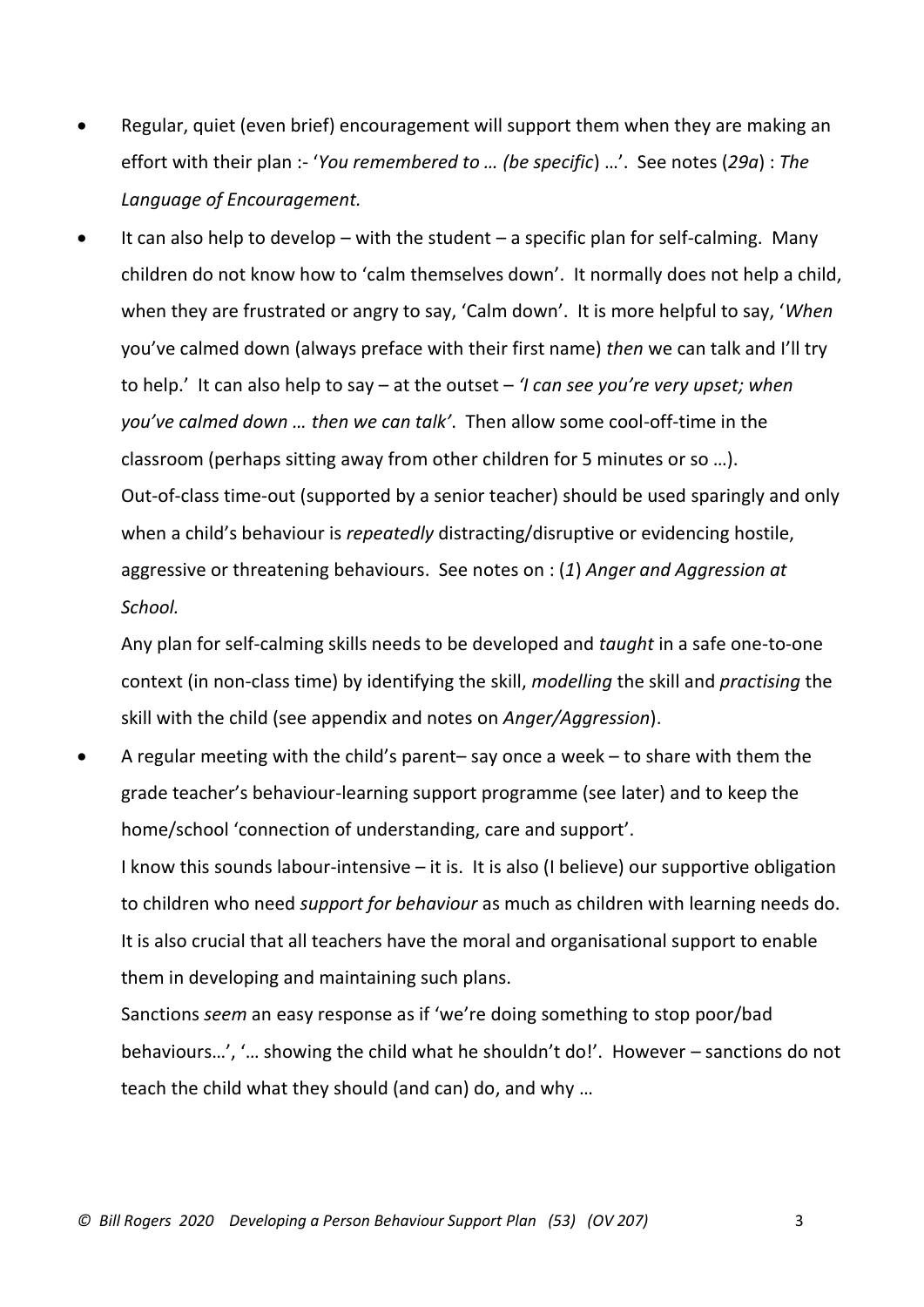Behaviour consequences and sanctions *are* a necessary part of behaviour policy. When they are fair, appropriate, balanced with moral weight they can also teach, *providing they are supported with restorative practices.*

(I would advise some clinical assessment for symptomatic behaviour disorders eg :- ADHD that might entail medication for ADHD symptoms. At least a 3-month trial if the assessment is clear).

The 'fresh start' every day needs to be genuine; a reality. The student needs to feel *accepted and to belong;* this is a crucial and primary need all children have in the time they spend at school. Such behaviour plans are not a 'quick fix'; it is commonly 'three steps forward, one step back'.

There are some children – with high social/emotional intelligence who could take on the role of learning/peer-buddies in class time (or even in playground time if a 'plan' might help – also – in that context).

I hope these suggestions will be of some use. I know all too well the challenge that such behaviour support entails.

Please feel free to pass on these suggestions to other colleagues such as *wellbeing colleagues and senior leadership.*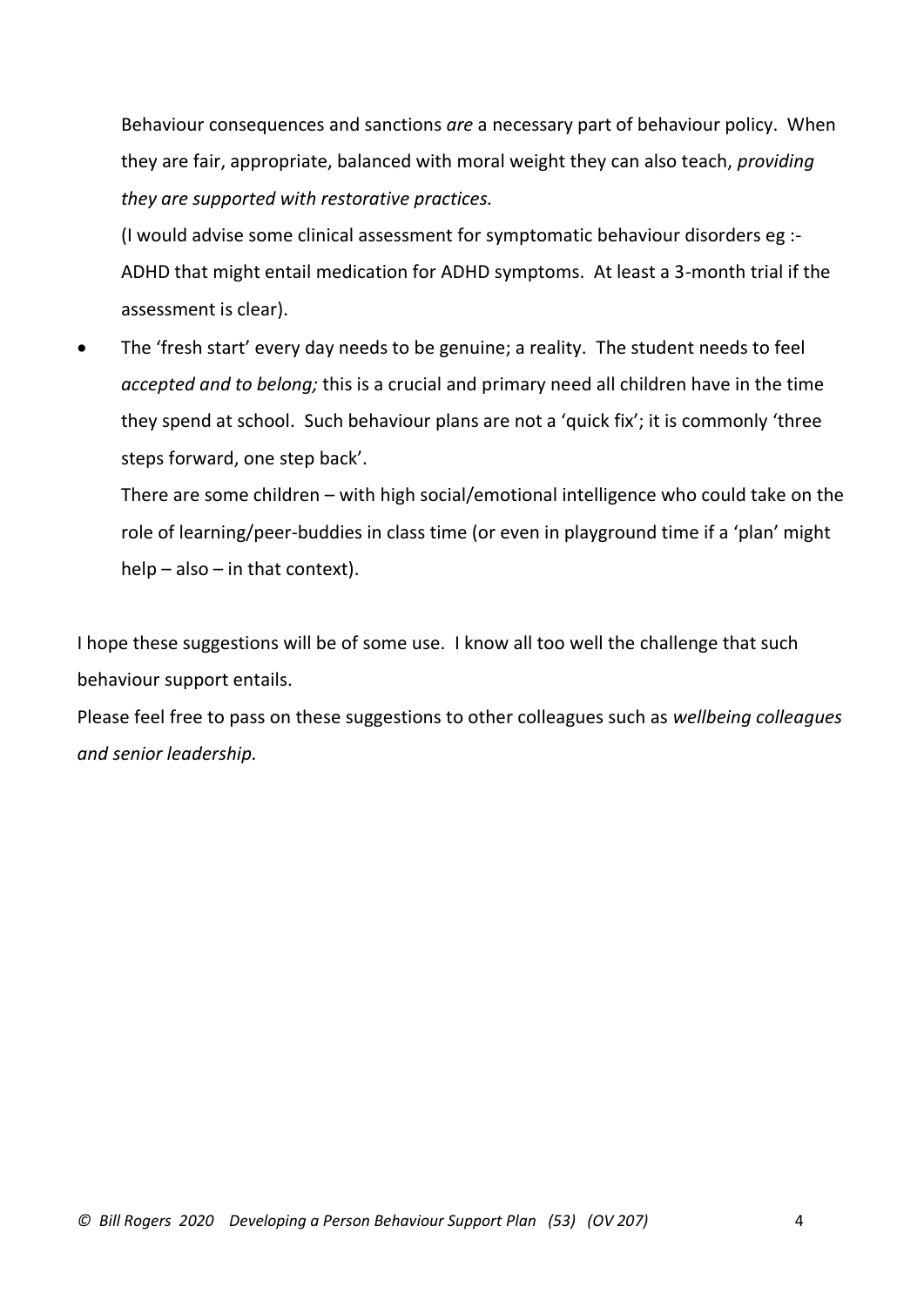## **Appendix**

## **Our calmness in anxiety and anger**

One of the most commonly quoted skills to *enable* calmness and focus (when one is anxious or frustrated) is that of *conscious breathing –* for a few, or several, minutes. This does not mean *deep* breathing, rather it refers to our *conscious effort to breathe calmly* for a few minutes when we are aware of heightened frustration or anxiety.

This kind of breathing is sometimes called '*directed breathing'*, '*breathing awareness'* or '*conscious breathing'.* Thanks to our autonomic nervous system our breathing (awake or asleep) require no conscious effort! However when we fee *particularly* anxious or frustrated, a *conscious* switch from rapid, shallow breathing to a more measured, conscious, calmer 'breathing pattern' is a way of both distracting the child from their anxiety and frustration and directing conscious energy into (a) conscious *breathing* for a few minutes

Many doctors (and surgeons) suggest this skill before a stressful medical procedure. It involves breathing to a conscious cycle of counting : we breathe *in* a single breath to a count of 3 slowly; hold that breath for a count of 3; exhale (slowly) to a count of 3. Practitioners vary in the number of seconds to this '*patterned' conscious breathing*. For young children a count of 2 for the cycle of 2, 2, 2 is appropriate. This works out to about 6 or 7 breaths a minute for 2-3 minutes. This is a skill we teach to children as young as 5. My colleagues and I have also taught these skills to whole classes.

One of the very helpful books in this regard is *The Calm Technique* (1985) by Paul Wilson and for teachers, Jenny Rickard's excellent book :- *Relaxation Activities for Children* (1994) ACER Press.

You'll note (if you try this approach as an adult) that as you breathe in (consciously to the count of 3) one's breath is cool (even on a hot day). As one exhales, one's breath is warm (even on a cool day). This is a feature of 'breathing awareness' we teach to children.

What we're doing in this kind of breathing is taking *short – relative – control over this crucial bodily function* and 'saying' – to our body – "*Hang on, I know you're tense, I'll breathe consciously for a while (instead of shallowly and fast) just to help my general physiology to regain some perspective and control."*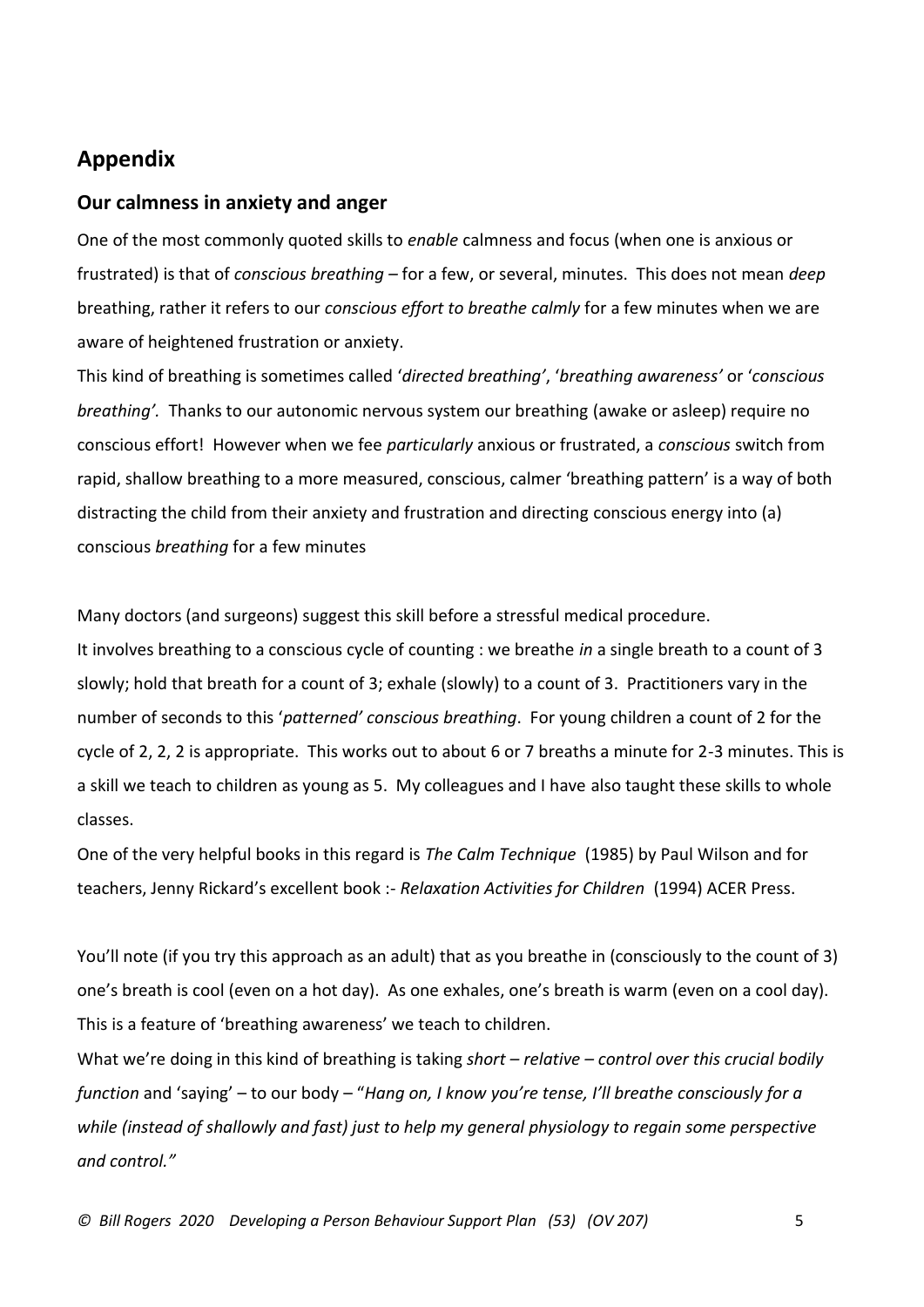Another, attendant, skill is that of *consciously tuning into our bodily* tenseness by *re*-tensing brows, neck, shoulders (in turn). We concentrate on that tense part of our body (say brows) and clench (retense) for 3-5 seconds, then consciously *un*tense for 3-5 seconds (wide eyes here) and so on for the other tense parts of our body (jaw, shoulders, hands, knees to thighs).

You will have noticed (even as an adult) those times when sitting for a long period where you have become aware of how hunched and tight the shoulder muscles can become *until* we consciously relax them. This is a common experience even when sitting and working at a desk.

The physiology of both *anger and anxiety* addresses what happens in our body when we are particularly anxious or angry.

- **-** The heart rate; the shallow breathing; the tenseness in our body (the frown, tenseness of 'scrunched-up' shoulders; clenched fists; constriction of abdomen and thighs …).
- **-** The basic 'fight or flight' aspects of physiology when faced with pressure, stress or perceived or real threat (even a *perceived* threat *feels* real …) and while an exam is not a 'threat' (per se) some children who experience high level of 'test anxiety' experience significant physiological symptoms.
- **-** The *normality* of anxiety, frustration and anger and 'levels' or 'degrees' of anger. We also explore *proportionate* anger as between – say – annoyance, irritation and anger in relation to the sorts of experiences common to children and adolescents.
- **-** The difference between *angry feelings* (which we cannot stop *coming* …) and *angry behaviour* : what we *do* and *say* **when** we get angry. This includes holding in of emotion; 'stifling' one's anger for fear of what it might look like if we were to give 'free reign' to our emotions; we also explore the dangers inherent in just giving 'free reign' to the emotion of anger.
- **-** Our *characteristic thinking* patterns and self-talk *affect how we feel when we get very* anxious or angry. The clear link between what we *characteristically* say to ourselves *during* and *after* we have expressed significant emotion have a continuing physiological and psychological effect and can develop into self-defeating *patterns* of thinking ( and behaviour).

Eg "*No-one* cares about me!" "*All* teachers are mean, unfair …" "Teachers *shouldn't* tell me what to do!!"

We encourage our students to *challenge, reframe* such thinking. "While *some* teachers are unfair, (or appear not to care) are sometimes 'mean' … while *some* teachers and fellow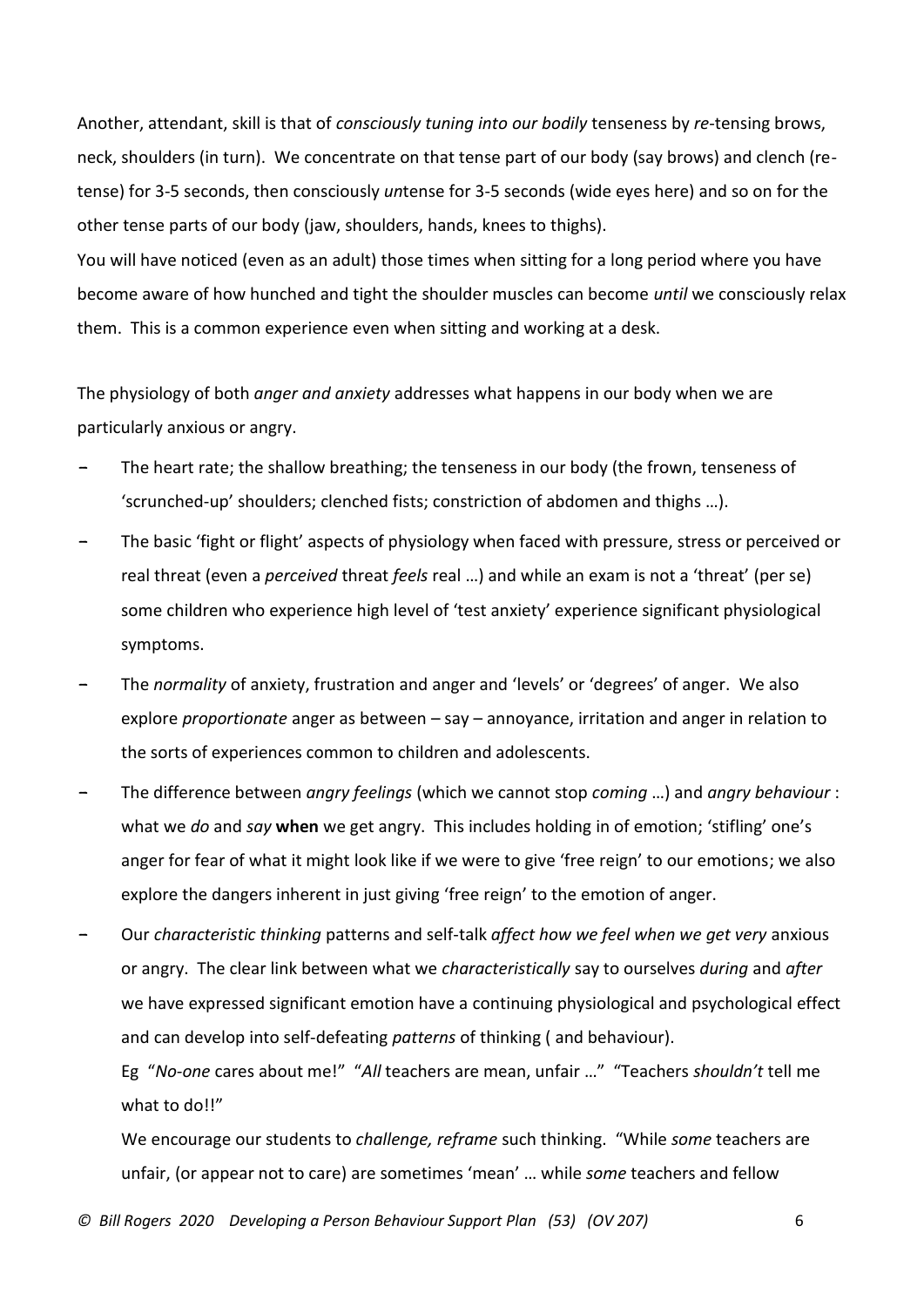students don't care (or appear not to care …) … not *all* are like that." (This *reframes* reality and enables *realistic* thinking …) "While it's not pleasant, clearly not *all* teachers or students are uncaring (whatever). Not *all* teachers are unfair …".

"Just *demanding* that no one *should* tell me what to do … is making me *feel* more angry or anxious than I need to be. It's not helping me deal with my feelings right now, *and it's not helping me with what I need to do to make things better."*

This is not a mere 'twist' in language. It means recognising how a *dominating* and *ruminating pattern of thinking itself* creates more emotional stress than we need to carry. In some students (and adults) it also triggers a *more demanding pattern of behaviour*. "*No one* is going to tell me what to do!!" "I'll *show* them!"

We emphasise that while we can't *initially* stop any negative self-talk 'coming' into 'one's head, as it were, we can recognise it *when* it comes and then challenge (self-dispute) one's 'self-talk' and reenable more *realistic* thinking about stressful event(s) that trigger such thoughts. (Rogers, 2012 *The Effective Guide to Managing Teacher Stress*).

This is not an easy attitude or approach to take to our thinking; even for adults. It means *learning* to recognise *overly negative* angry (or anxious) thinking and then disputing its intensity. It is a skill (even habit) that needs practice. "Hang on … not *all* teachers are … there are many helpful teachers here such as …".

This 'disputing' can, then, enable *a more realistic pattern of self-talk* that can enable a *less stressful* response in one's behaviour.

An excellent book in this regard is *Learned Optimism* by Professor Martin Seligman.

The skill of realistic thing has a long history in philosophy (mainly Stoic philosophy) and in psychology (mainly cognitive-behaviour psychology).

The key premise is that it is not *merely –* or *only* – the stressful situation (including relationships) that *directly* (and only) *causes* one's anxiety or anger responses. Our *characteristic* beliefs, and self-talk, about what *should* (!) and *shouldn't be* also affects the *degree* of emotional arousal we experience and also contribute to how usefully and constructively we address the issues, concerns and relationships that occasion stress and anxiety in our lives.